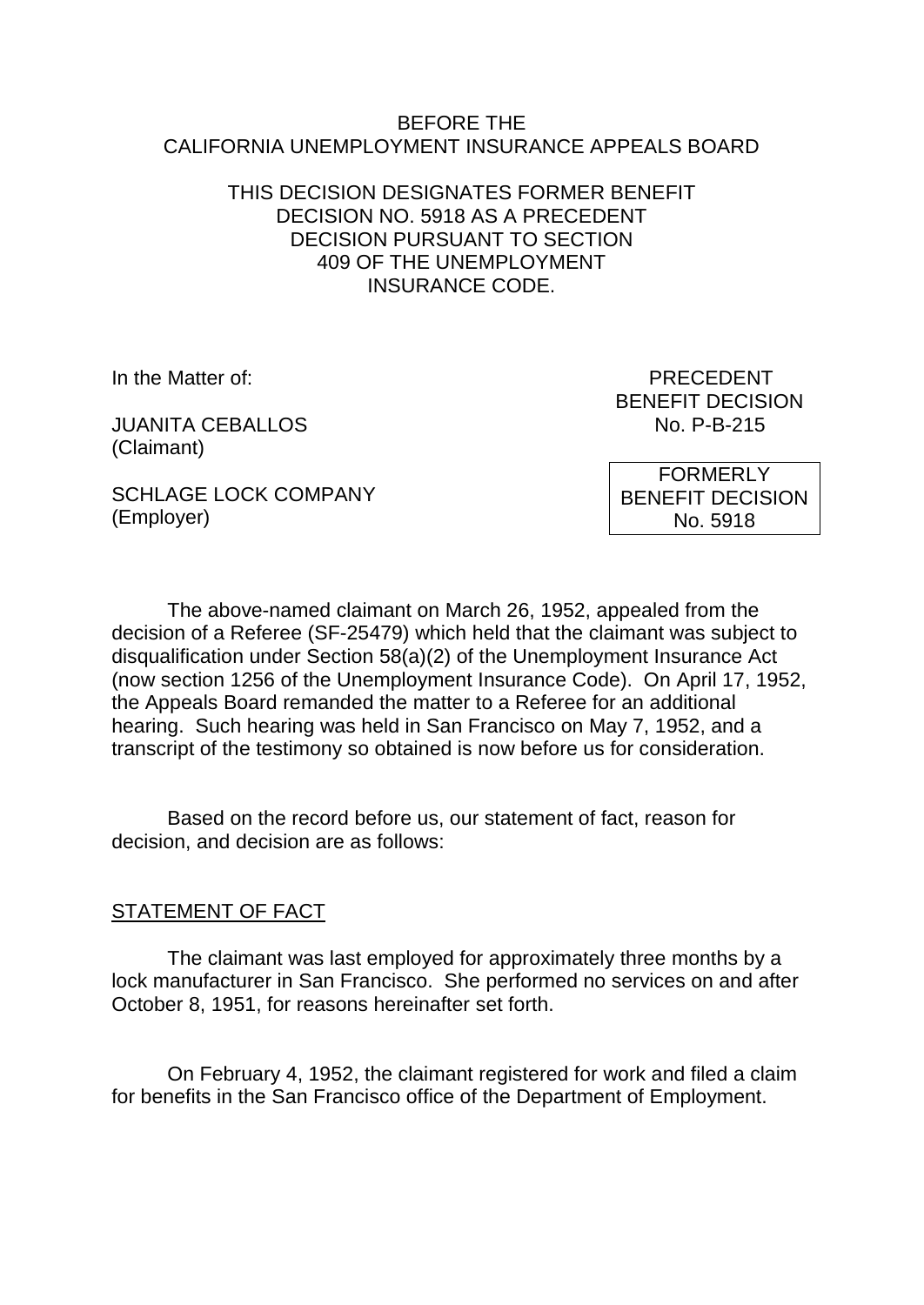The employer submitted information with respect to the claimant's termination of employment and the Department on February 26, 1952, issued a determination that the claimant was not subject to disqualification under Section 58(a)(1) of the Act (now section 1256 of the Unemployment Insurance Code). In addition, the Department issued a ruling that the employer was not entitled to relief from charges under Section 39.1 of the Act (now sections 1030 and 1032 of the Unemployment Insurance Code). The employer appealed and a Referee reversed the determination of the Department, holding that the claimant had been discharged for misconduct in connection with her most recent work and that she was, therefore, subject to disqualification under Section 58(a)(2) of the Act (now section 1256 of the Unemployment Insurance Code).

The claimant was unable to work on October 8, 1951, because she had no one to care for her children. She did not notify her employer that she could not report for work that day. Thereafter the claimant attempted to obtain child care without success. She made no effort to return to work or contact her employer prior to October 12, 1951, on which date she received a telegram notifying her that she had been discharged effective at 8:00 a.m. that morning by reason of her failure to report for work or give any notification of her absence. The employer has a rule, of which the claimant was aware, that unscheduled absences must be reported "as far ahead of time as possible." The claimant had been reprimanded twice for violations of this rule. At the time the telegram was received, the claimant was still planning to return to work as soon as she obtained child care.

# REASON FOR DECISION

The section of the Act which is pertinent to this proceeding reads in part as follows:

"Section 58 [now section 1256 of the Unemployment Insurance Code]. (a) An individual shall be disqualified for benefits if:

"(2) He has been discharged for misconduct connected with his most recent work . . . . "

In considering appeals in prior cases involving the application of Section 58(a)(2) of the Act (now section 1256 of the Unemployment Insurance Code),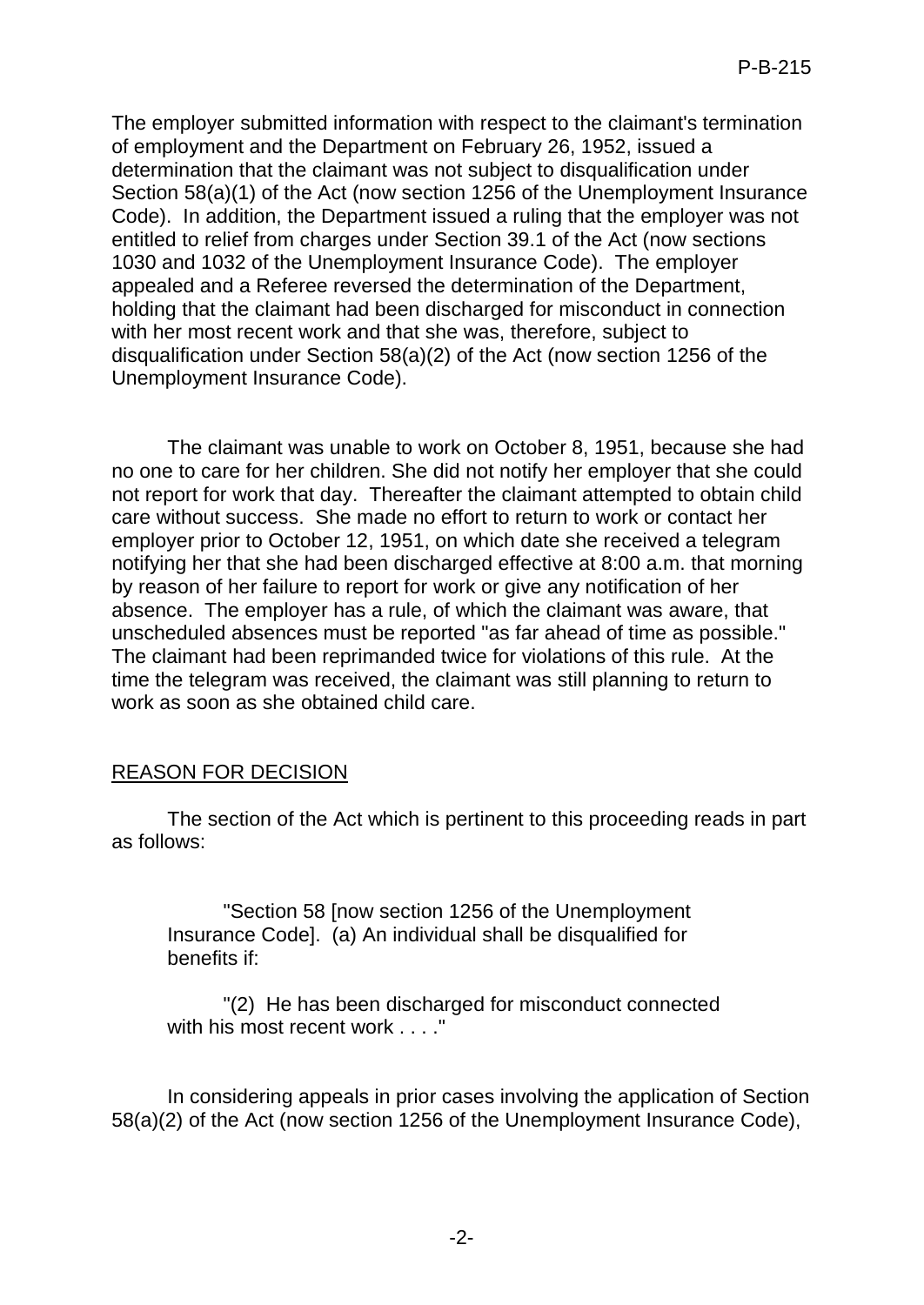we have held that in order to be discharged for misconduct within the meaning of this section, the claimant must have been discharged for a material breach of duty owed to the employer under the contract of employment, which breach tends substantially to injure the employer's interests (Benefit Decision No. 4828).

In Benefit Decision No. 5830, we held that a failure to notify the employer of intended absences was misconduct where the evidence establishes an obligation on the part of the employee to make such notification even though the absences were justifiable. Similarly, in the present case, the reason for the claimant's absences was such as to make the absences justifiable. However, she was not discharged for the absences, but rather for her failure to notify her employer thereof. Since she was aware of her duty in this respect, but failed, without excuse, to apprise her employer concerning her absence, it is our conclusion that the claimant was discharged for misconduct within the disqualifying provisions of Section 58(a)(2) of the Act (now section 1256 of the Unemployment Insurance Code). It follows from this conclusion that the discharge was also for misconduct under Section 39.1 of the Act (now sections 1030 and 1032 of the Unemployment Insurance Code), as the term misconduct in that section must be given the same scope and meaning as its counterpart in Section 58(a)(2) (now section 1256 of the Unemployment Insurance Code). (Ruling Decision No. 1)

# DECISION

The decision of the Referee is affirmed. The claimant is subject to disqualification under Section 58(a)(2) of the Act (now section 1256 of the Unemployment Insurance Code) for the five-week period provided in Section 58(b) (now section 1260 of the Unemployment Insurance Code). The ruling of the Department is reversed. The claimant was discharged for misconduct within the meaning of Section 39.1 of the Act (now sections 1030 and 1032 of the Unemployment Insurance Code.

Sacramento, California, August 1, 1952.

# CALIFORNIA UNEMPLOYMENT INSURANCE APPEALS BOARD

MICHAEL B. KUNZ, Chairman

GLENN V. WALLS

EDWARD CAIN